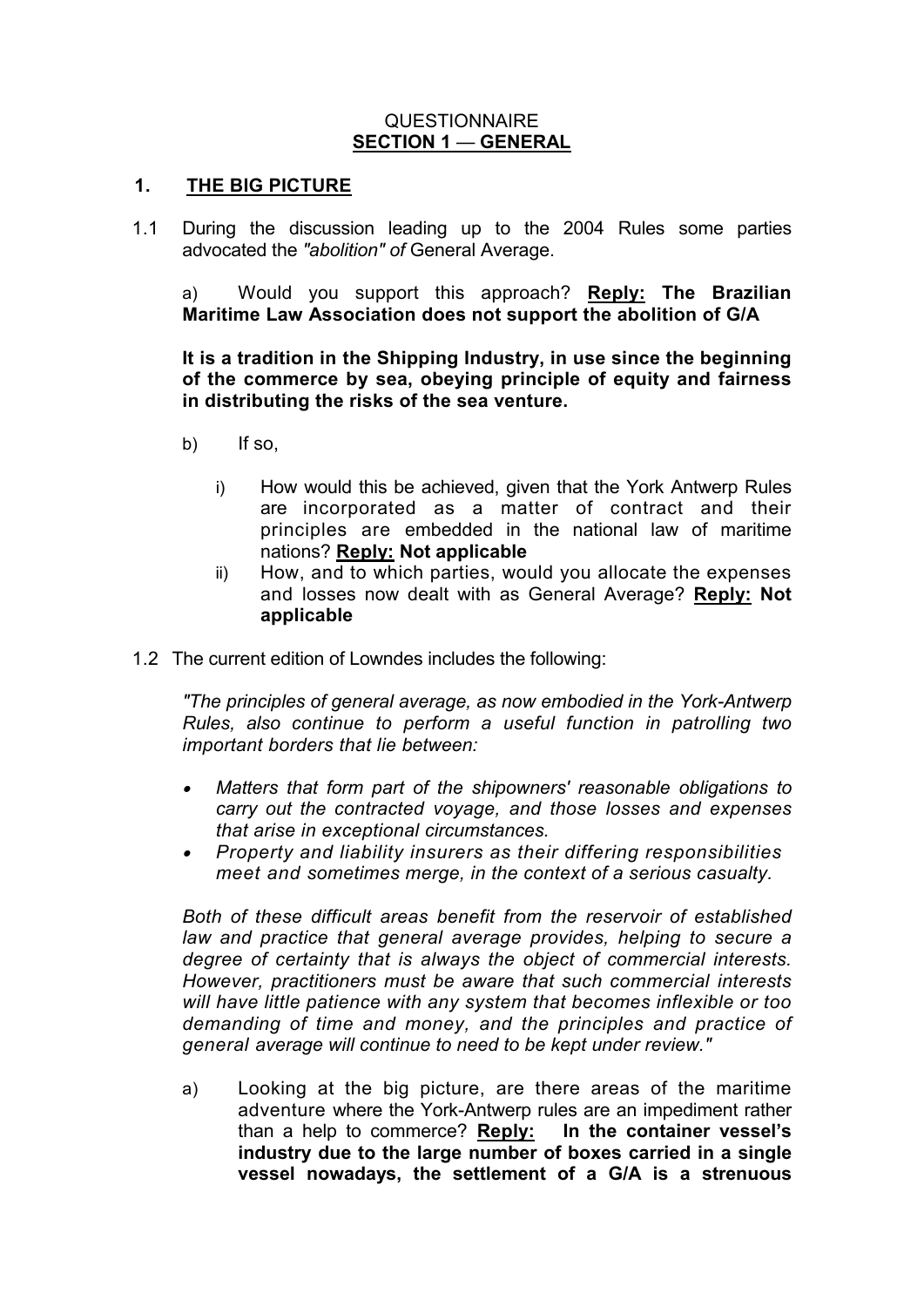**experience, delaying the quick delivery of the boxes, therefore comes to be a difficulty for the industry.** 

**The main problem is to collect the cargo value of each box in order to request a security before delivering the cargo.**

**A solution to be examined would be to consider a medium value of boxes in relation to certain trades.**

b) Alternatively, are there new areas where the "general average" approach could usefully be applied? **Reply: No.**

#### **2. ROTTERDAM RULES**

Article 84 deals with the topic in general terms:

*"Nothing in this Convention affects the application of terms in the contract of carriage or provisions of national law regarding the adjustment of general average."*

Two earlier Articles deal with the specific points of dangerous goods and cargo sacrifices.

*"Article 15*

*Goods that may become a danger*

*Notwithstanding articles 11 and 13, the carrier or a performing party may decline to receive or to load, and may* take *such other measurers as are reasonable, including unloading, destroying, or rendering goods harmless, if the goods are, or reasonably appear likely to become during the carrier's period of responsibility, an actual danger to persons, property or the environment."*

*"Article 16*

*Sacrifice of the goods during the voyage by sea*

*Notwithstanding articles 11, 13, and 14, the carrier or a performing party may sacrifice goods at sea when the sacrifice is reasonably made for the common safety or for the purpose of preserving from peril human life or other property involved in the common adventure."*

Articles 15 and 16 are referred to in Article 17.3 (o) as one of the excepted list of events. The effect of the "notwithstandings" in both Articles is rather confusing, and the question could be raised as to whether the carrier could escape any liability for a cargo sacrifice (say jettison to lighten the ship) if the ship had first got into difficulties due to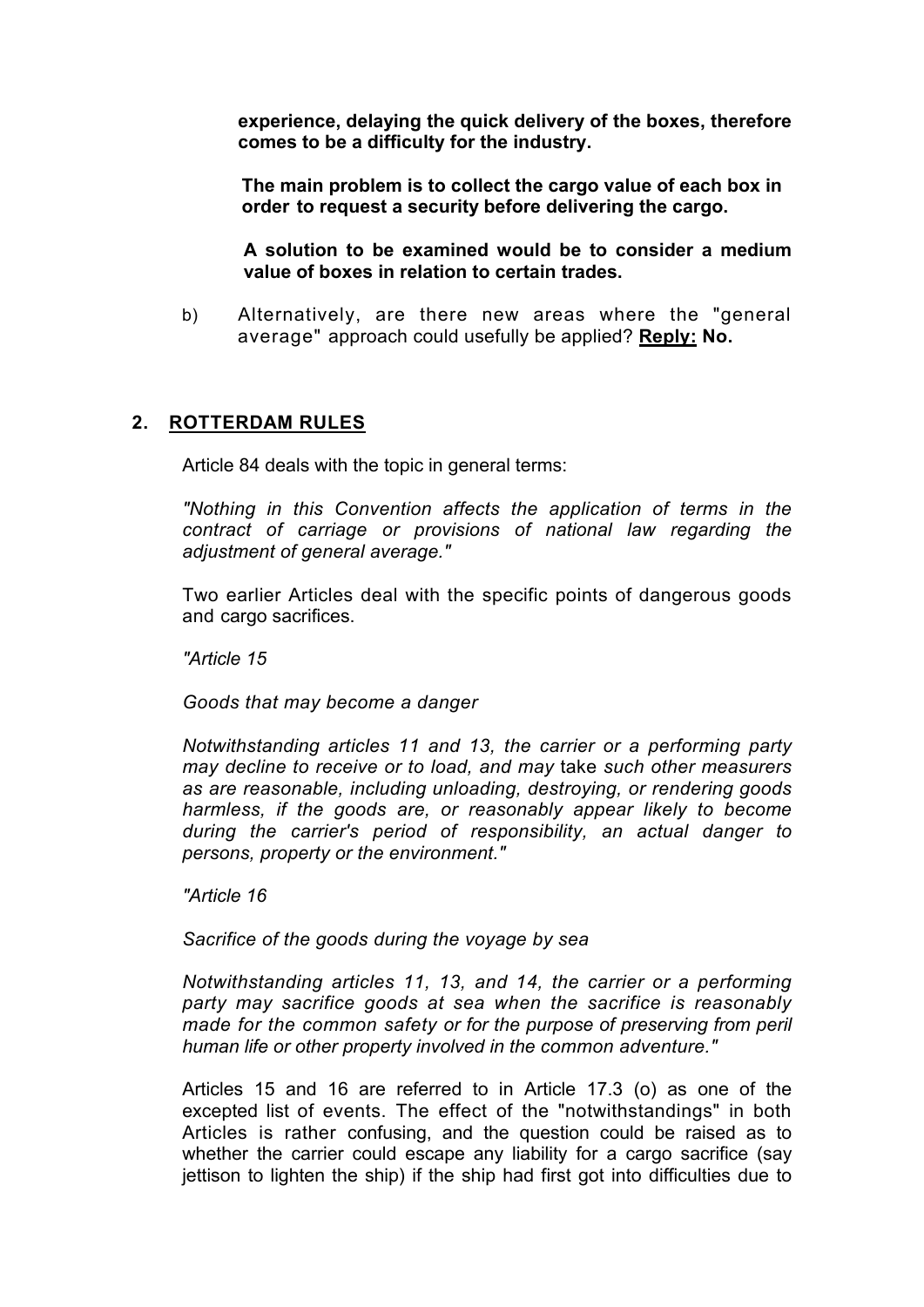unseaworthiness (Art 14).

By 2016 it is likely that the Rotterdam Rules may be more widely adopted.

- a) The IWG invites your general comments as to whether the YARs need to be changed in any way to accommodate the new approach that the Rotterdam Rules bring to contracts of carriage. **Reply: No**
- b) The following practical issues have arisen in the context of a serious casualty:

*"While hull insurers would not be greatly affected (except in the relatively rare cases of ship sacrifice) the P&I Clubs would clearly be paying cargo's proportion of general average much more frequently, as cargo declines to pay on the grounds of a breach of the contract of affreightment.*

*An immediate practical implication would be that the greatly increased likelihood of cargo sustaining a defence to contribution would make it unwise to automatically incur the costs of an expensive security collection from a multi-interest cargo. However, deciding not to collect security is not a call the shipowner should make without consulting the P8,1 Club, whose cover is likely to be conditional on proper security having been collected and a demonstrable breach of contract having occurred.*

*In most salvage cases (see Article 13.2 Salvage Convention 1989), cargo will still have a direct liability to provide security to salvors and pay their proportion of the award, before seeking recovery from the carrier, albeit with a much greater chance of success under the Rotterdam Rules. Counter-security in respect of cargo's rights to recover salvage paid (to salvors) may become a much bigger issue and this may result in delays. It is possible that Owners and their P&I Clubs may sometimes agree to provide security and pay 100% of the salvage in order to reduce costs and achieve a quick negotiated settlement, but the bigger the exposure the greater the pressure will be to let matters run their normal course.*

*That pressure can only be increased by the Rotterdam Rules repeated reference in Article 17 to "all or part" of liability for a loss and the concept of a loss being apportioned somehow if the carrier can partly disprove his fault.*

# *"Article 17*

#### *Basis of liability*

*1. The carrier is liable for loss of or damage to the goods, as well as for delay in delivery, if the claimant proves that the loss, damage, or*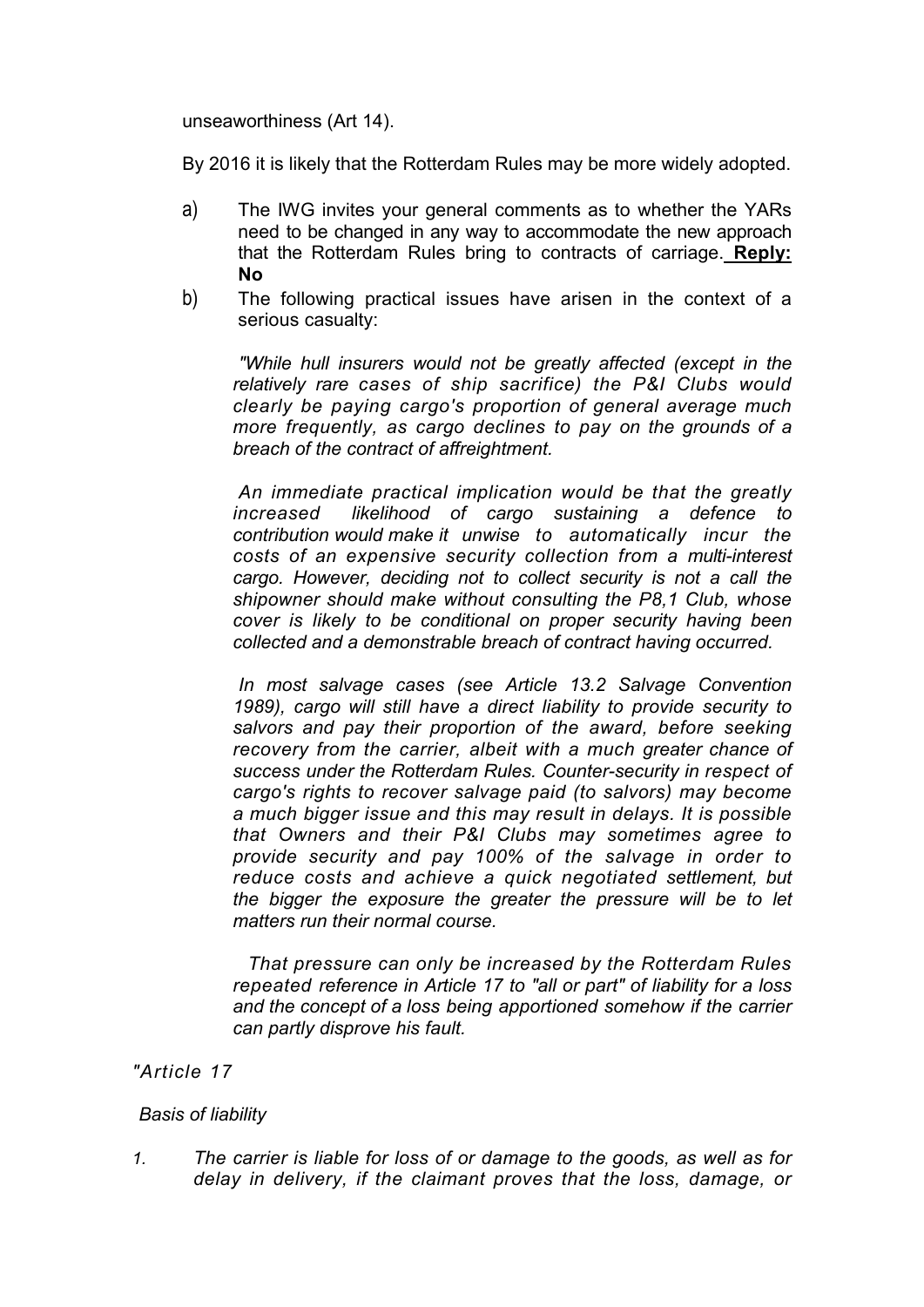delay, or the event or circumstance that caused or contributed to it *took place during the period of the carrier's responsibility as defined in chapter 4.*

- *2. The carrier is relieved of all or part of its liability pursuant to paragraph 1 of this article if it proves that the cause or one of the causes of the loss, damage, or delay is not attributable to its fault or to the fault of any person referred to in article 18.*
- *3. The carrier is also relieved of all or part of its liability pursuant to paragraph 1 of this article if, alternatively to proving the absence of fault as provided in paragraph 2 of this article, it proves that one or more of the following events or circumstances caused or contributed to the loss, damage, or delay:*
	- *(a) Act of God;*
	- *(b) Perils, dangers, and accidents of the sea or other navigable waters;*
	- *(c) War, hostilities, armed conflict, piracy, terrorism, riots and civil commotions;*
	- *(d) Quarantine restrictions; interference by or impediments created by governments, public authorities, rulers, or people including detention, arrest, or seizure not attributable to the carrier or any person referred to in article 18;*
	- *(e) Strikes, lockouts, stoppages, or restraints of labour;*
	- *(0 Fire of the ship;*
	- *(g) Latent defects not discoverable by due diligence;*
	- *(h) Act or omission of the shipper, the documentary shipper, the controlling party, or any other person for whose acts the shipper of the documentary shipper is liable pursuant to article 33 or 34;*
	- *(i) Loading, handling, stowing, or unloading of the goods performed pursuant to an agreement in accordance with article 13, paragraph 2, unless the carrier or a performing party performs such activity on behalf of the shipper, the documentary shipper or the consignee;*
	- *(j) Wastage in bulk or weight or any other loss or damage arising from inherent defect, quality, or vice of the goods;*
	- *(k) Insufficiency or defective condition of packing or marking not performed by or on behalf of the carrier;*
	- *(I) Saving or attempting to save life at sea;*
	- *(m) Reasonable measures to save or attempt to save property at sea;*
	- *(n) Reasonable measures to avoid or attempt to avoid damage to the environment; or*
	- *(o) Acts of the carrier in pursuance of the powers conferred by*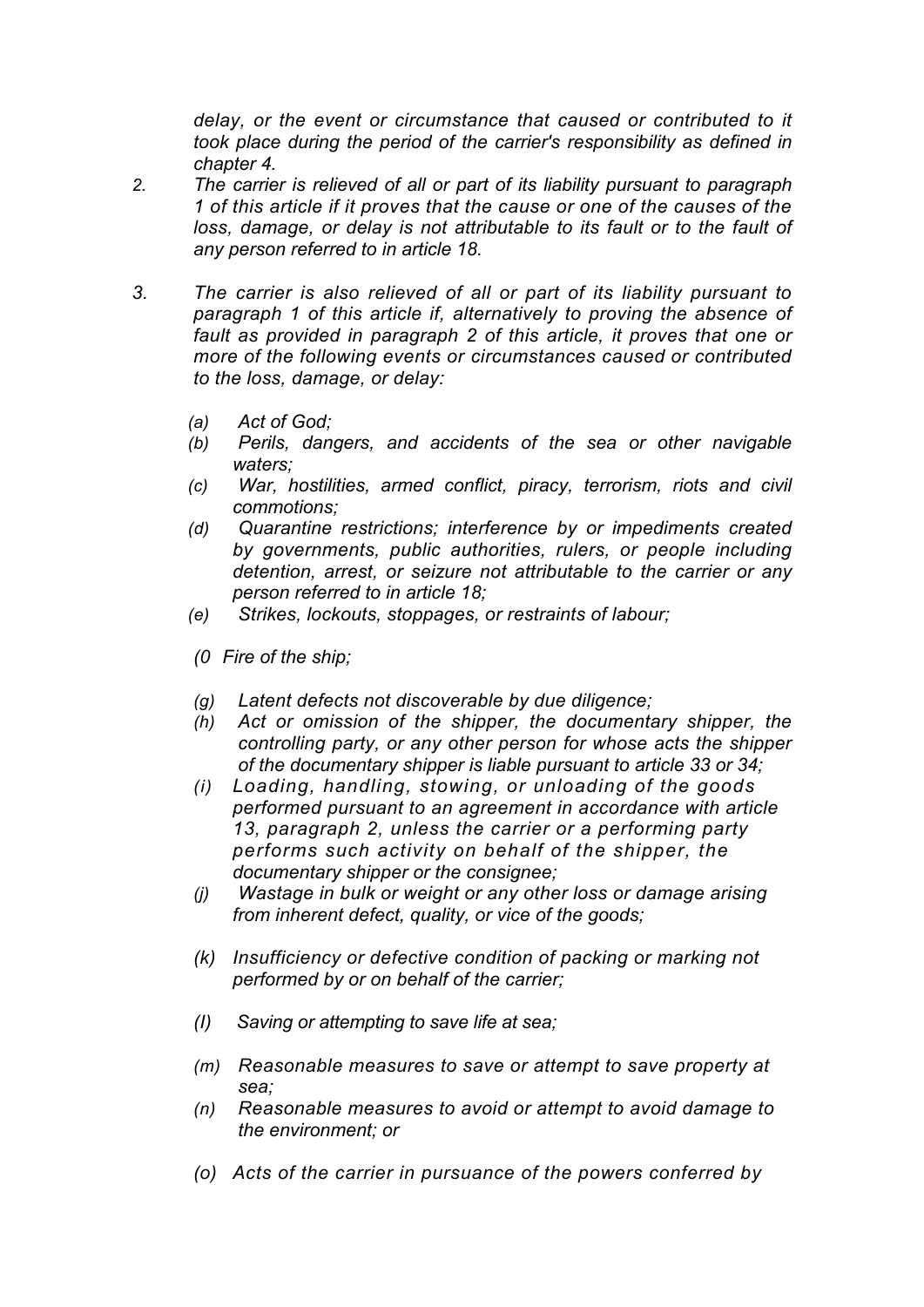*article 15 and 16"*

*In a collision where it seems likely that both ships are equally to blame, the owner knows that he is no longer protected by the "nautical fault" exception, but equally he is not at fault in respect of the blame attaching to the other vessel. On that basis could he not recover 50% of any general average contribution due from his cargo? That would seem to be the case.*

*Many of the most serious casualties in recent years have involved containership fires originating in cargo. These have given rise to complex legal disputes, particularly on factual issues with the shipper alleging poor stowage (perhaps over a heated bunker tank) and the carrier pointing to the (undeclared) dangerous nature of the cargo. This situation arose in the recent High Court judgment in the "Aconcagua"*  [2010] 1 Lloyds Rep 1. The carrier (actually the charterer seeking *indemnity for US\$27 million paid to the shipowner) won the day on the basis that it was a rogue cargo and the shipper could not prove that the heating of the bunker tank was causative. However if the heating of the tank had been causative the Court indicated that this would have constituted negligence in the management of the ship — an excepted peril under the Hague Rules. Under the RR the carrier will lose the protection of that excepted peril but this would surely be a case*  in which the point about contributing causes (roque cargo/fault of crew) *would be at issue.*

*Whilst under the Rotterdam Rules it is highly likely the carrier will usually have to accept some degree of fault there will remain considerable incentive to allege partial fault of others. Some difficult decisions will need to be made very quickly about whether to collect general average and/or salvage security in such cases."*

Is there anything that the YARs can or should try to do in resolving these practical issues? **Reply: No. The applicability of Rule D depends on the governing law of the adjustment.**

#### **3. DEFINITIONS**

The YARs do not make any attempt to define the terms used. For example, in the *"Trade Green"* [2000] 2 Lloyds Rep 451 (see Lowndes 11.25 — 11.30 attached) the judge rejected the view that the terms "voyage" and "common adventure" had the same meaning, saying that the voyage only referred to the vessel's progress from the load port to arrival at the port of discharge. Most practitioners would consider that the voyage lasts from the commencement of loading up to the completion of discharge. However, since one of the objectives of the YAR is to achieve uniformity of practice, it is obviously undesirable that there is any variance in the interpretation of important words and phrases.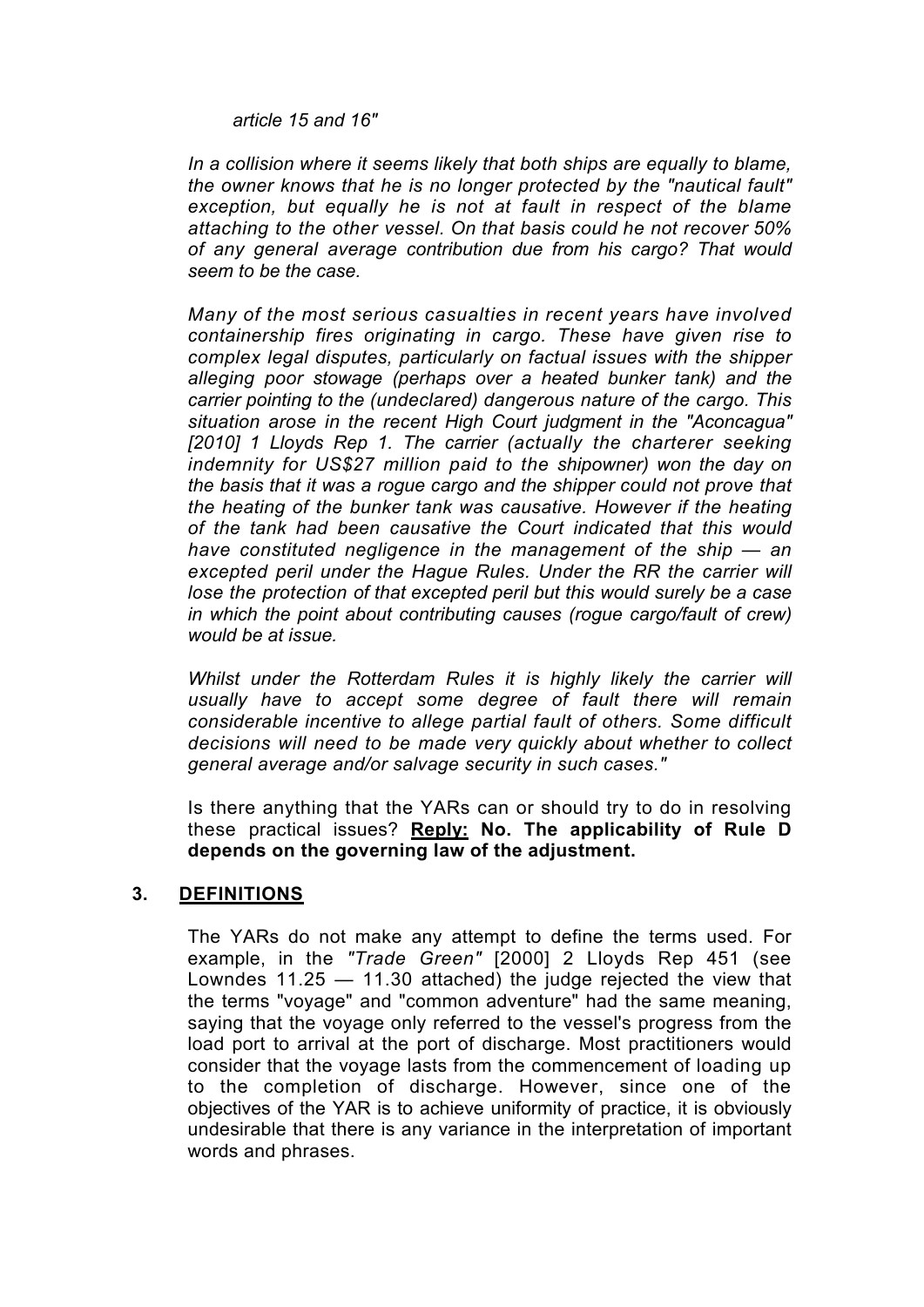a) Should the YARs include a section of definitions? **Reply: No. Our juridical culture (Civil Law Country) does not use definitions in laws.** 

b) If so, what terms need to be defined? **Reply: Not applicable.**

#### **4. SCOPE**

The York-Antwerp Rules are frequently admired for dealing with complex issues in a very succinct manner. This approach relies in part on average adjusters and, occasionally, the Courts filling in the gaps by reference to established law and practice; this leaves room for flexibility when dealing with different types of vessel or trade in a commercially effective way, and for practice to adapt to changing circumstances.

The possible downside is the risk of a lack of uniformity, particularly where inexperienced Courts are asked to rule on GA matters.

Do you consider the existing approach should be maintained, or should the YARs, at the expense of brevity, provide a more selfcontained and complete code that needs less knowledge of external practice or law? **Reply: The Brazilian Maritime Law Association considers that the existing approach should be maintained.**

#### **5. FORMAT**

The 2004 Rules introduced several "tidying up" amendments, including a more extensive numbering system.

Do MLA's consider this should be maintained? **Reply: Yes.** 

#### **6. DISPUTE RESOLUTION**

Many codes or contracts include provision for arbitration in the case of disputes. CMI is accepted as the custodian of the YARs, should it also offer itself as part of the 2016 Rules as providing an arbitration or mediation facility on dispute resolution relating to the application of the Rules (excluding issues pertaining to the contract of affreightment)? **Reply: ADR practice should be suggested as a tool for the settlement of disputes related to the G/A settlement.** 

**The G/A associations have a mechanism to deal with disputes.**

#### .**7. ENFORCEMENT**

The York Antwerp Rules have never touched on areas relating to the legal basis for contributions, cost of exercising liens, the terms of security documents etc. Bills of Lading may incorporate terms dealing with some of these matters, but often they are left to the law governing the contract of affreightment or the Courts at the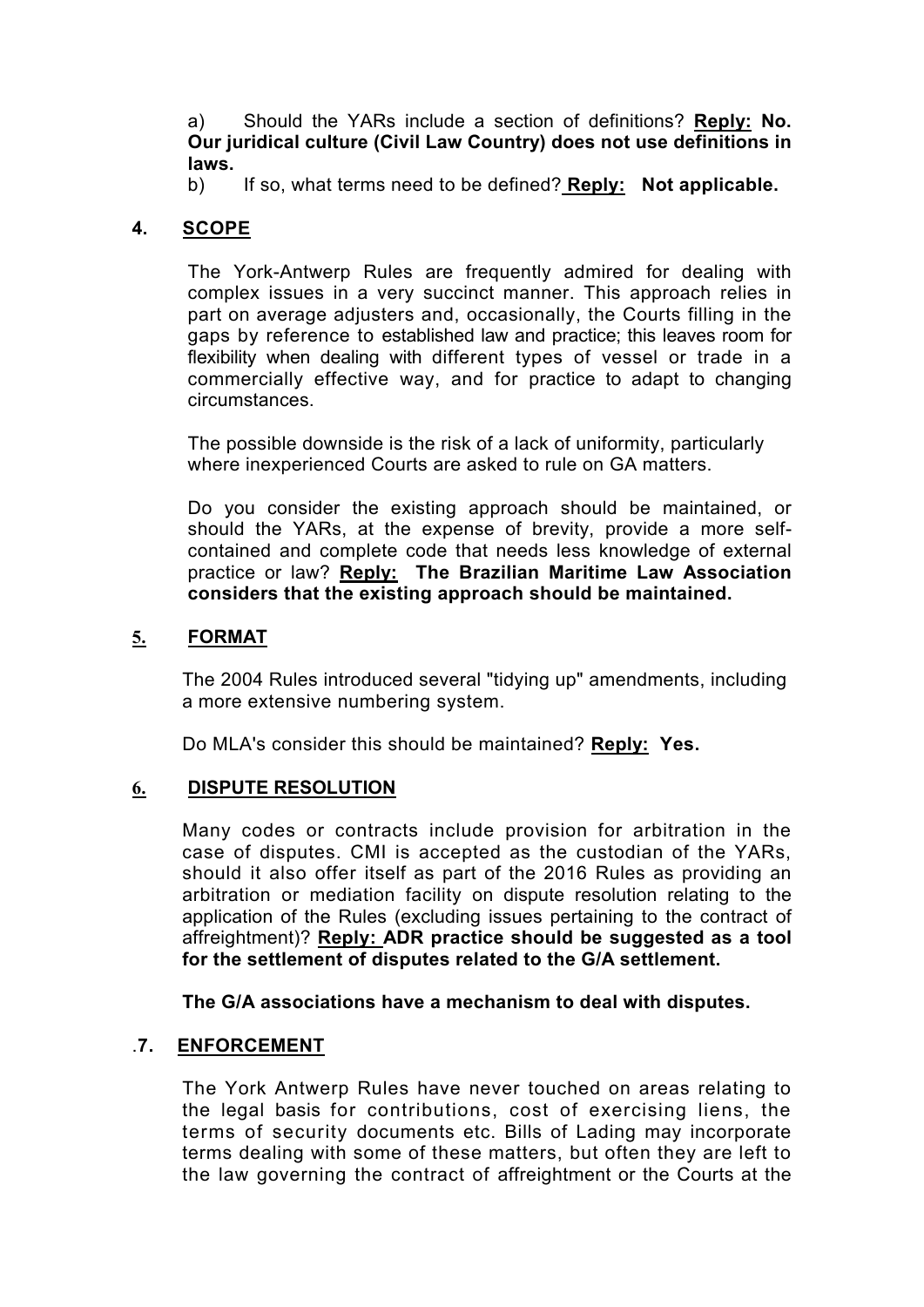ports of discharge.

- a) Could additional provisions in the YARs offer greater uniformity and certainty in these areas? **Reply: No, the governing law of tfhe Country should prevail.**
- b) Should CM! consider offering, or including in the YARs, a recommended standard version of key documents such as the Average Guarantee and Average Bond? **Reply: Yes.**

# **8. ABSORPTION CLAUSES**

Absorption Clauses (whereby Hull insurers pay GA in full up to a certain limit) are now found in almost all Hull Policies, and have played a significant role in reducing the number of smaller uneconomic collections of security and contributions from cargo.

Are there any changes that might be made to the York Antwerp Rules that might further assist in this process? **Reply: No.**

#### **9. PIRACY**

 Under many maritime jurisdictions **it** has been accepted as a matter of law or practice that the payment of ransom is a legitimate expense. Where the normal criteria for Rule A are met (as has generally been the case with the Somali pirate seizures) allowances have been made without the need for express wording relating to piracy.

- a) Do you consider that express wording in YARs would be desirable to deal with the general principles or regulate specific allowances? **Reply: No.**
- b) To build up a general picture it would be useful if MLAs could advise whether in their jurisdictions there are statutory or other restrictions on the payment of ransoms, or other related expenses. **Reply: No. This is a matter to be ruled by the governing law.**

# **10. COSTS**

Are there any areas of the General Average process where the costs could be avoided, reduced or controlled, including:

- a) Adjusters fees
- b) Costs of collecting security
- c) Format of adjustments
- d) Involvement of legal and other representatives

#### **Reply: Costs should be suggested by G/A associations, aiming to maintain standards of reasonability.**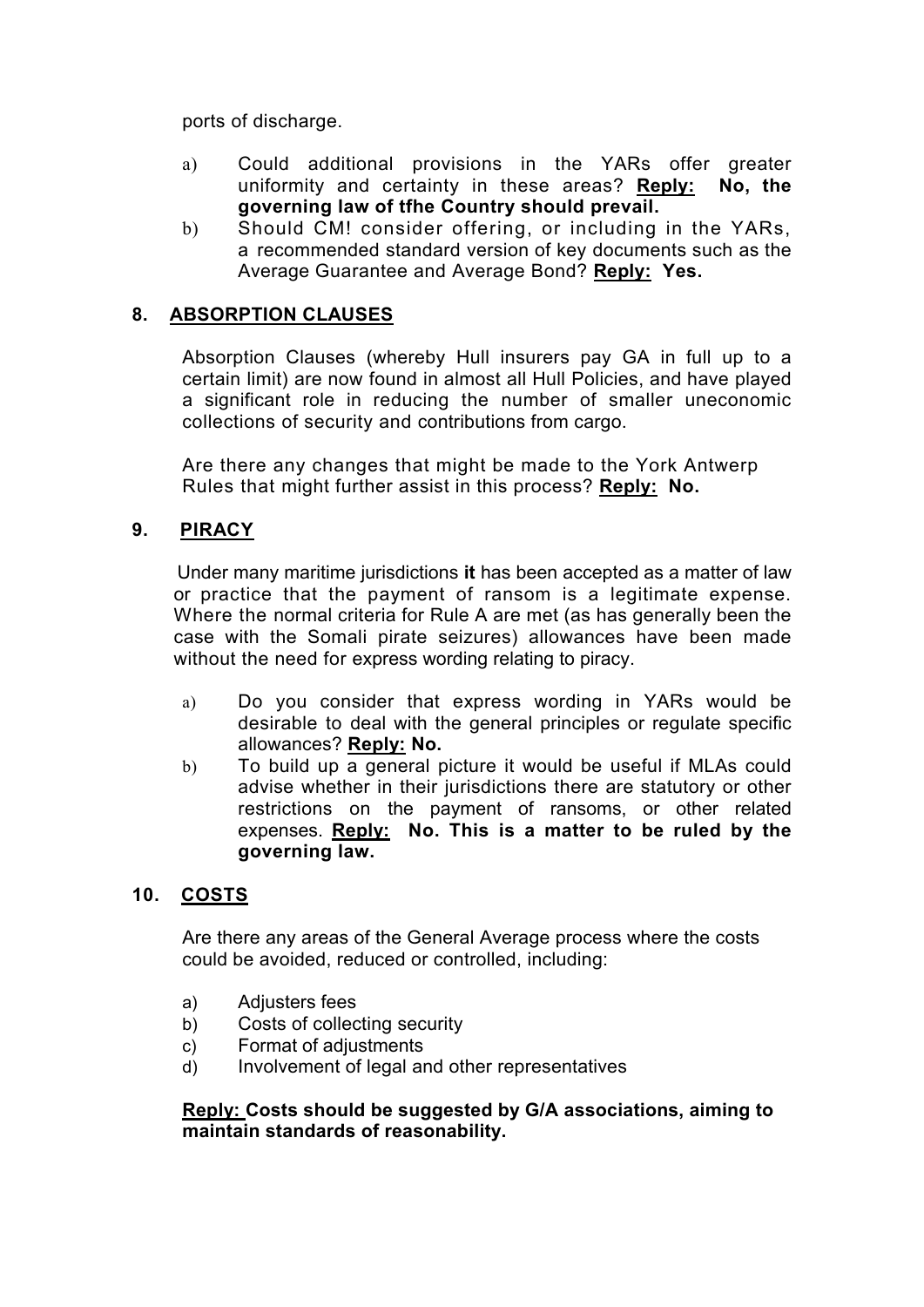# **11. OTHER MATTERS**

It is open to all parties receiving this questionnaire to raise questions or points that are not already covered by the questionnaire. **Reply: Not applicable**

### **SECTION 2 — INTRODUCTORY RULES**

# **1. RULE OF INTERPRETATION**

This Rule makes the lettered rules subservient to the Rule Paramount and the numbered rules. However, in practice although Rules A, C and G are subordinated to the numbered rules, the matters treated in Rules ID, E and F are in effect paramount because they deal with matters which are not conflicted by the numbered rules.

Should this Rule be re-worded to reflect the above? **Reply: No.**

# **2. RULE PARAMOUNT**

The Rule Paramount provides a defence to a claim in general average if the sacrifice or expenditure was unreasonable, even though the claimant was not itself responsible for the unreasonable conduct. Thus, for example, the owners of cargo unreasonably jettisoned by the Master will have no claim for contribution, at the least against those interests who were also not quilty of the unreasonable conduct.

Should this rule be re-worded so that those interests who are innocent of the unreasonable conduct are not denied their right to contribution? **Reply: No.**

#### **3. RULE OF APPLICATION**

The draft wordings put forward by CMI at Beijing included for the first time a Rule of Application which was explained as follows;

*"Most of* B/MCO's *existing GA clauses provide for the application of YAR 1994 (or 1974) "and any amendments hereof" or words to that effect. The purpose of the proposed Rule is to make YAR 2012 covered by such GA clauses to the extent possible. It is realised that some courts may hesitate to accept that the new Rule of Application can have any effect on the interpretation of older GA clauses. However, other courts may accept this and find the rule useful.*

*The rule is expected to save the printing of new standard documents, help in solving any uncertainty whether the "new" YAR is covered by terms like "any amendments hereof" and assist in a fast and widespread application of the new amended YAR.*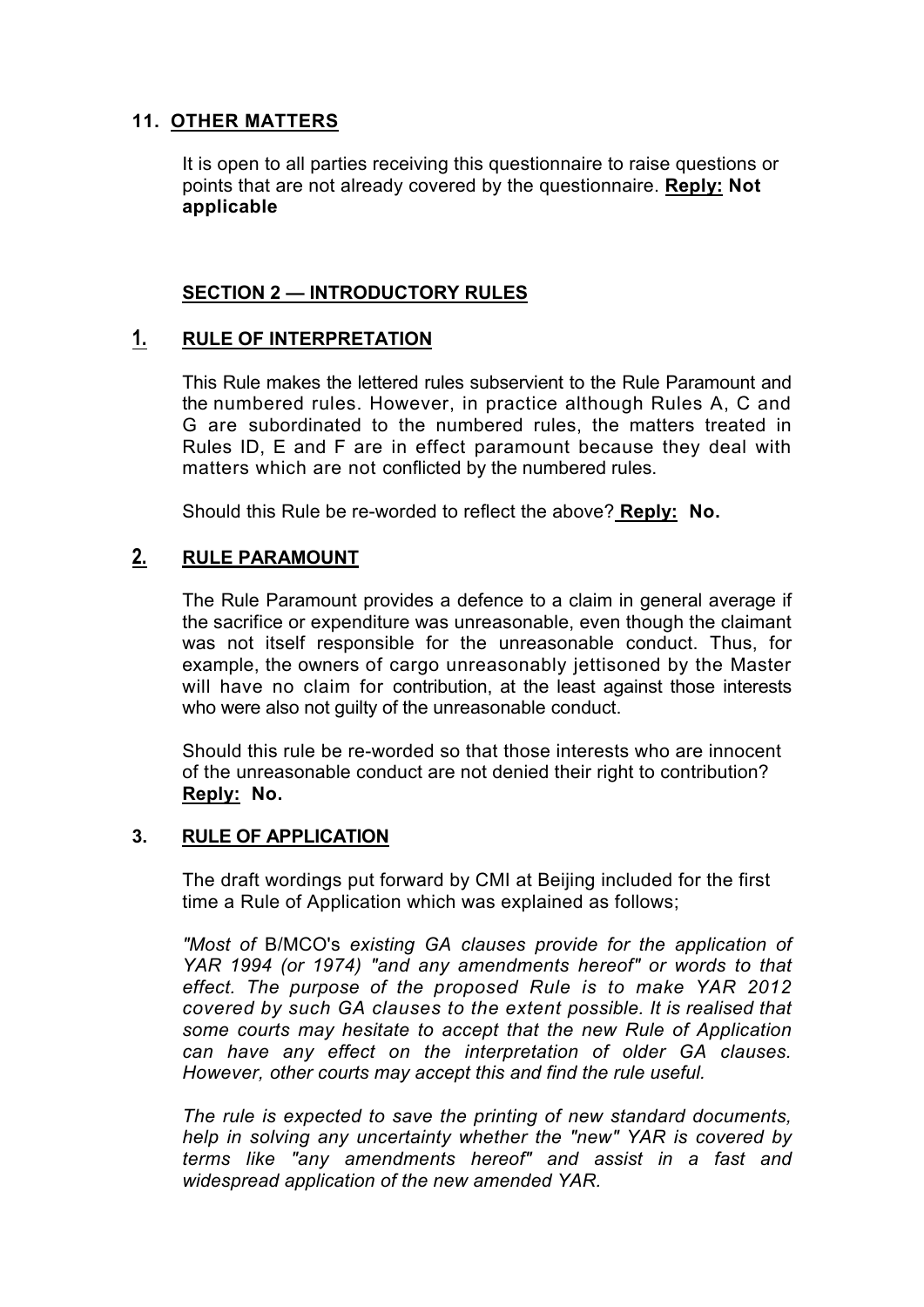*The 1WG has proposed that this rule be inserted as the first provision of the YAR before the Rule of Interpretation."*

*The proposed rule had the following wording:*

*These York Antwerp Rules (2012) shall be considered to be an amendment or modification of previous versions of the York Antwerp Rules. Notwithstanding the foregoing, these York Antwerp Rules (2012) shall not apply to contracts of carriage entered into before the formal adoption of the Rules.*

Should the 2016 Rules contain a similar provision? **Reply: Yes.**

# **SECTION 3— LETTERED RULES**

# **1. RULE A**

No known issues.

# **2. RULE B**

2.1 Are the provisions relating to common safety situations involving tug and tow satisfactory? **Reply: Yes**

2.2 Are further provisions needed to deal with allowances under Rules X and XI relating to tug and tow at a port of refuge? **Reply: No.**

# **3. RULE C**

3.1 The general exception of "loss of market" is considered by some commentators to be unfair in that it denies the owner of cargo a claim in general average for financial loss suffered due to loss of his market consequent upon a general average detention during the course of a voyage.

Is this an issue that should be revisited? **Reply: No.**

- 3.2 Should the second paragraph of Rule C:
	- a) include express reference to the exclusion of liabilities (see Lowndes C.37 attached) **Reply: No.**
	- b) make it clear that *"in respect or includes* preventive measures. **Reply: Yes.**

# **4. RULE D**

See Section 1 re the Rotterdam Rules.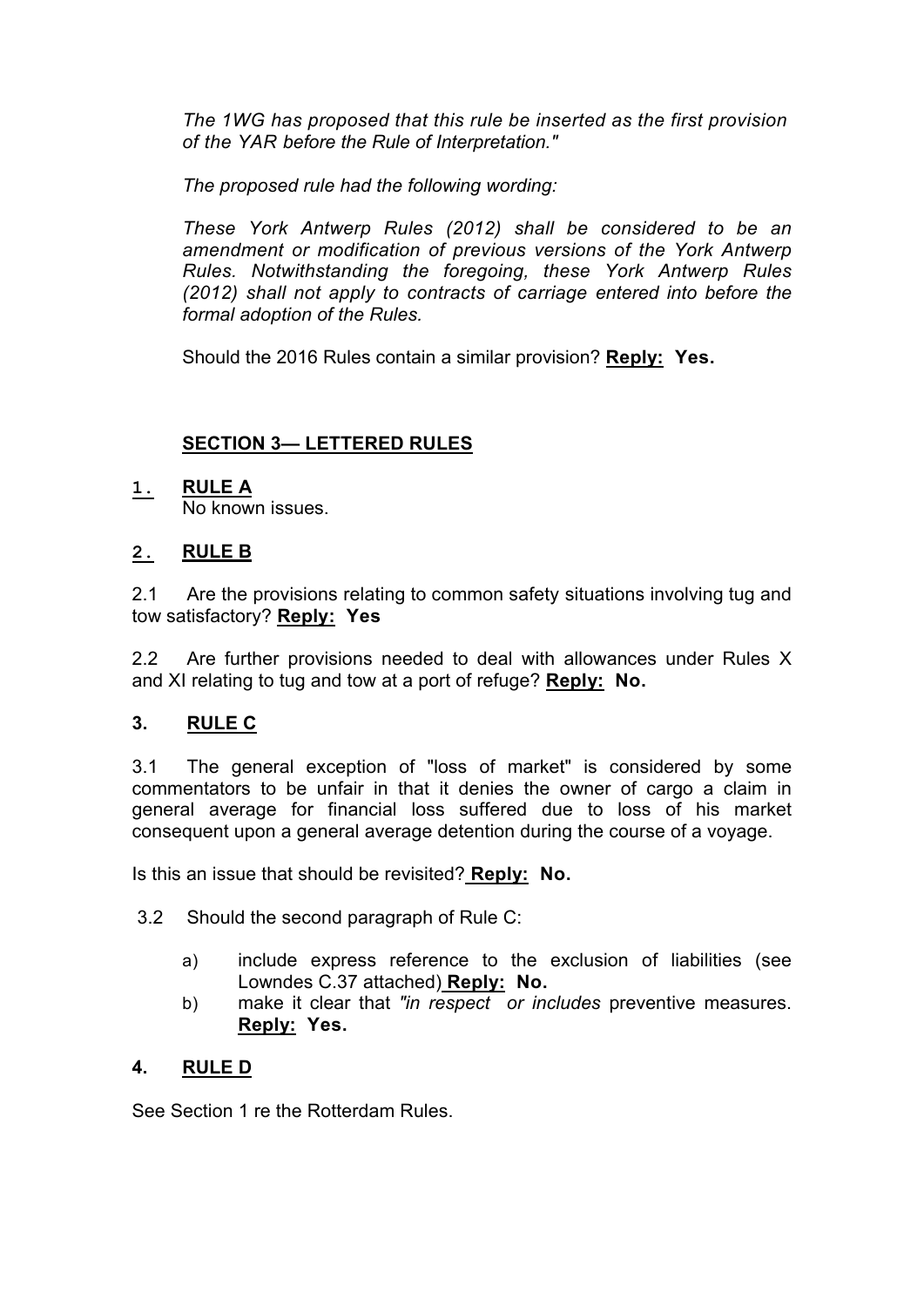# **5. RULE E**

5.1 Are the present time limits sufficient or could further measures be included to help speed up the adjustment process? **Reply: The present time limits are sufficient.**

5.2 In the existing wording of paragraph three, does a request for (say) cargo claims by the adjuster re-start the clock for the 12 month period? If so, should the period in all cases be from the date of the casualty? **Reply: The period in all cases should be counted from the date of the casualty.**

#### **6. RULE F**

6.1 Since 1974, substituted expenses are allowed wholly to GA *"without regard to savings to other interests."* Previously, English Rules of Practice dealing with specific types of substantiated expense (cargo sold at a port of refuge, towage and cargo forwarding from a port of refuge) provided for the expense (up to the savings) to be divided in proportion to the saving in expenses thereby occasioned to the parties to the adventure.

The 1974 change was made in the interest of uniformity and simplicity, however do you consider this issue should be revisited? **Reply: No.**

6.2 The wording of Rule F refers only to any extra "expense" and the drafting committee in 1974 rejected the proposal that the words "or **loss"**  should be included, following the English Rule of Practice F 17 which states:

*"That for the purpose of avoiding any misinterpretation of the resolution relating to the apportionment of substituted expenses, it is declared that the saving of expense therein mentioned is limited to a saving or reduction of the actual outlay, including the crew's wages and provisions, if any, which would have been incurred at the port of refuge, if the vessel has been repaired there, and does not include supposed losses or expenses, such as interest, loss of market, demurrage, or assumed damage by discharging."*

- a) Do you consider this Rule should be amended to include "loss" **Reply: Yes.**
- b) If not, do MLA's consider that additional wording is required to define more clearly (perhaps along the line of the above Rule of Practice) the limits of what constitutes an expense? **Reply: Not applicable**
- 6.3 It has been suggested that the most common Rule F allowances for towage to destination and forwarding of cargo are of such clear general benefit to commercial interests that they should be allowed as General Average (subject always to the Rule Paramount) without having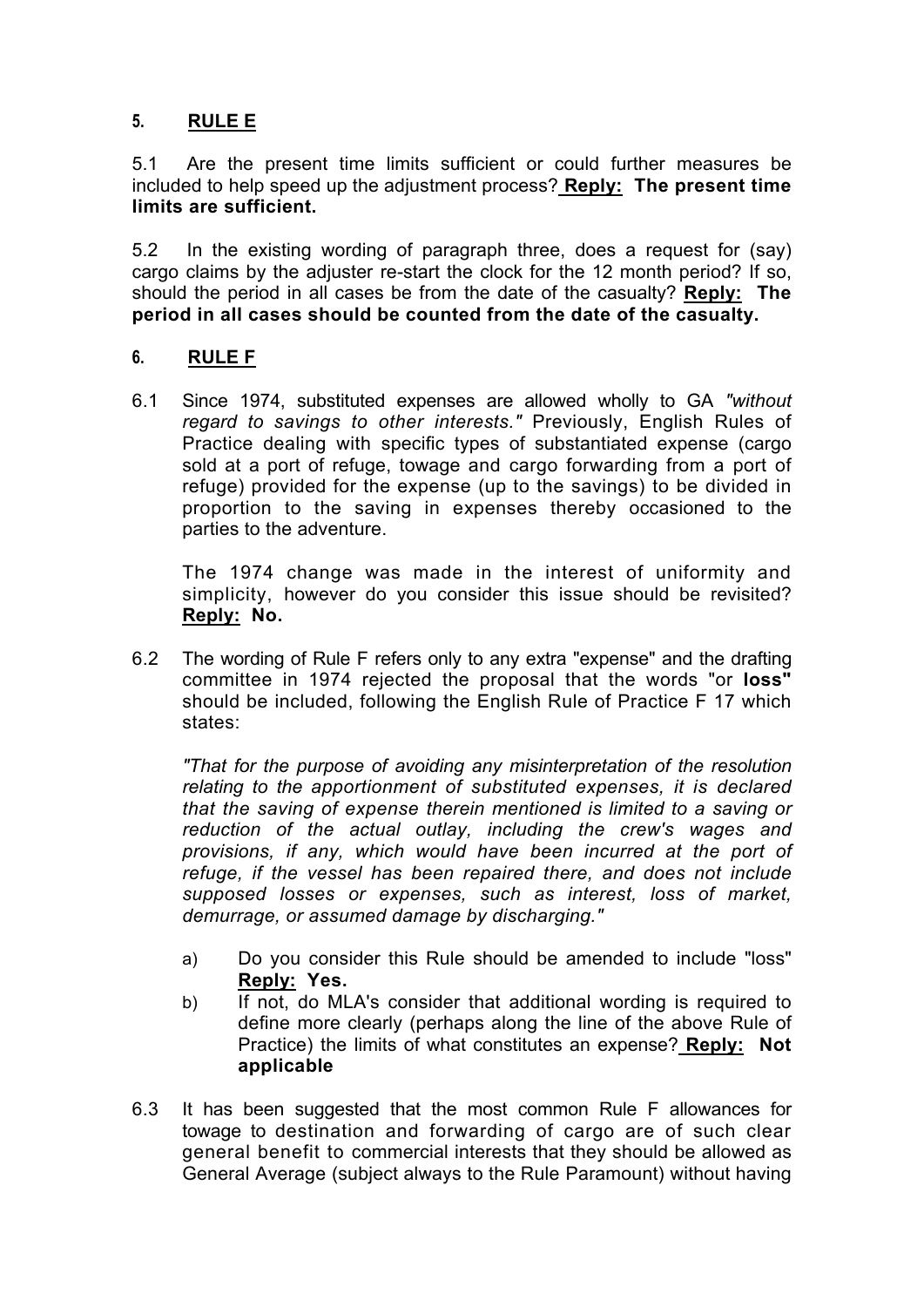to consider savings, which may often involve difficult or artificial calculations.

Do you consider this should be looked at further? **Reply: No.**

# 7. **RULE G**

7.1 The Rule sets out "non-separation allowances" and specifies that such allowances (removal to and whilst at a repair port) can only be made "for so long as justifiable under the contract of affreightment and the applicable law". Whilst frustration by reason of damage may be easy to determine, frustration of a voyage by reason of delay is a much more uncertain matter.

Is there a better formula to determine a reasonable cut off point for such allowances? **Reply: No**

7.2 With regard to "non-separation allowances" there is variation in practice as to whether allowances can continue after repairs are completed while the vessel regains position, with many adjusters taking the view that, once available for trading, allowances should cease.

Do you consider this requires express provision in the Rules or can this be left to the discretion of the Adjuster? **Reply: This should be left to the discretion of the Adjuster.**

- 7.3 Do you consider that the requirements for notification should be retained, or does it give rise to difficulties in practice? **Reply: This rule does not need to be changed.**
- 7.4 Where a voyage is frustrated by reason of delay (e.g. the damage is serious and requiring lengthy repair but is not so costly as to make the vessel a commercial total loss) should non-separation allowances continue:
	- a) Only up to the point at which it becomes apparent that the voyage is frustrated. **Reply: Yes**
	- b) Up to the point at which the delay became sufficient to frustrate the voyage. **Reply: Not applicable**
- 7.5 Deciding how long is *"justifiable under the contract of affreightment and the applicable law"* has proved controversial in some cases. Given that the decision is often "fact sensitive" and subject to differing criteria according to national laws, is there a better way of establishing an equitable cut-off point for such allowances? **Reply: No**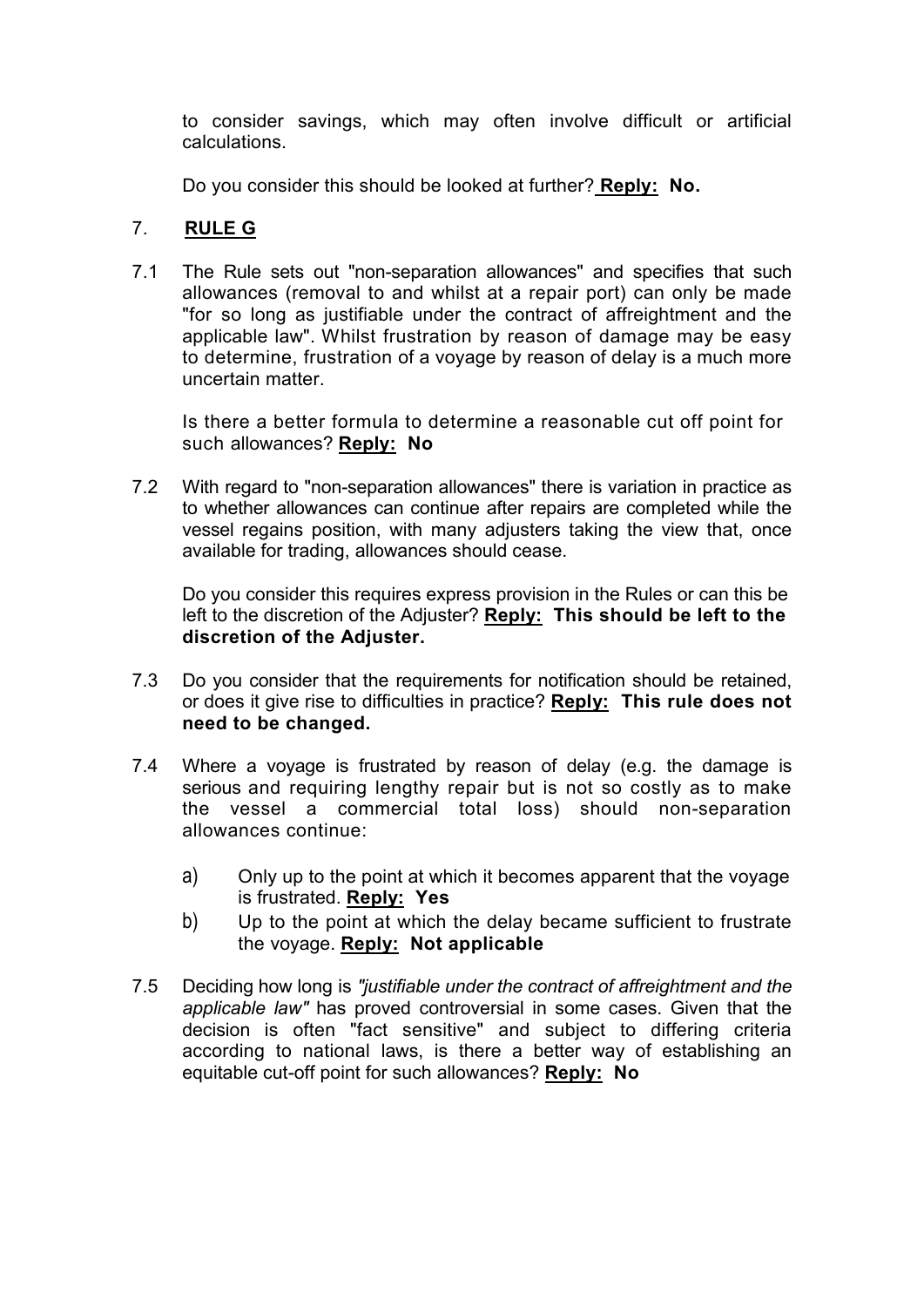# **SECTION 4 — NUMBERED RULES**

# **1. RULE I**

No Known issues.

### **2. RULE II**

No known issues.

# **3. RULE III**

No known issues.

#### **4. RULE IV**

The use of the terms "wreck" and "carried away" sounds rather archaic and Lowndes (para 4.18/4.19 - **see** attached) finds other grounds to criticise the rule.

Assuming the principle needs to be retained, can it be expressed in a clearer and more contemporary way? **Reply: No need to change. This rule is being interpreted without problem.**

# **5. RULE V**

No known issues.

# **6. RULE VI**

6.1. The debate regarding the inclusion or exclusion of salvage where the law or contract already provides for a means of distribution between the parties (for simplicity we suggest this is referred to as LOF salvage, although other contracts/jurisdictions achieve the same effect) was unresolved after Beijing.

The arguments for and against were set out in the Report by the CMI International Subcommittee on General Average which can be found **in** the CMI Yearbook 2003 at pages 290-292 on the CMI website.

In 2012 a compromise version of Rule VI was put forward by a **CMI**  IWG (which can be found on the CMI website under Work in Progress, York –Antuerp Ruled) which provided for exclusion of LOF salvage from GA if it constituted more than a fixed percentage of the total general average.

Some adjusters have commented that it is already their practice to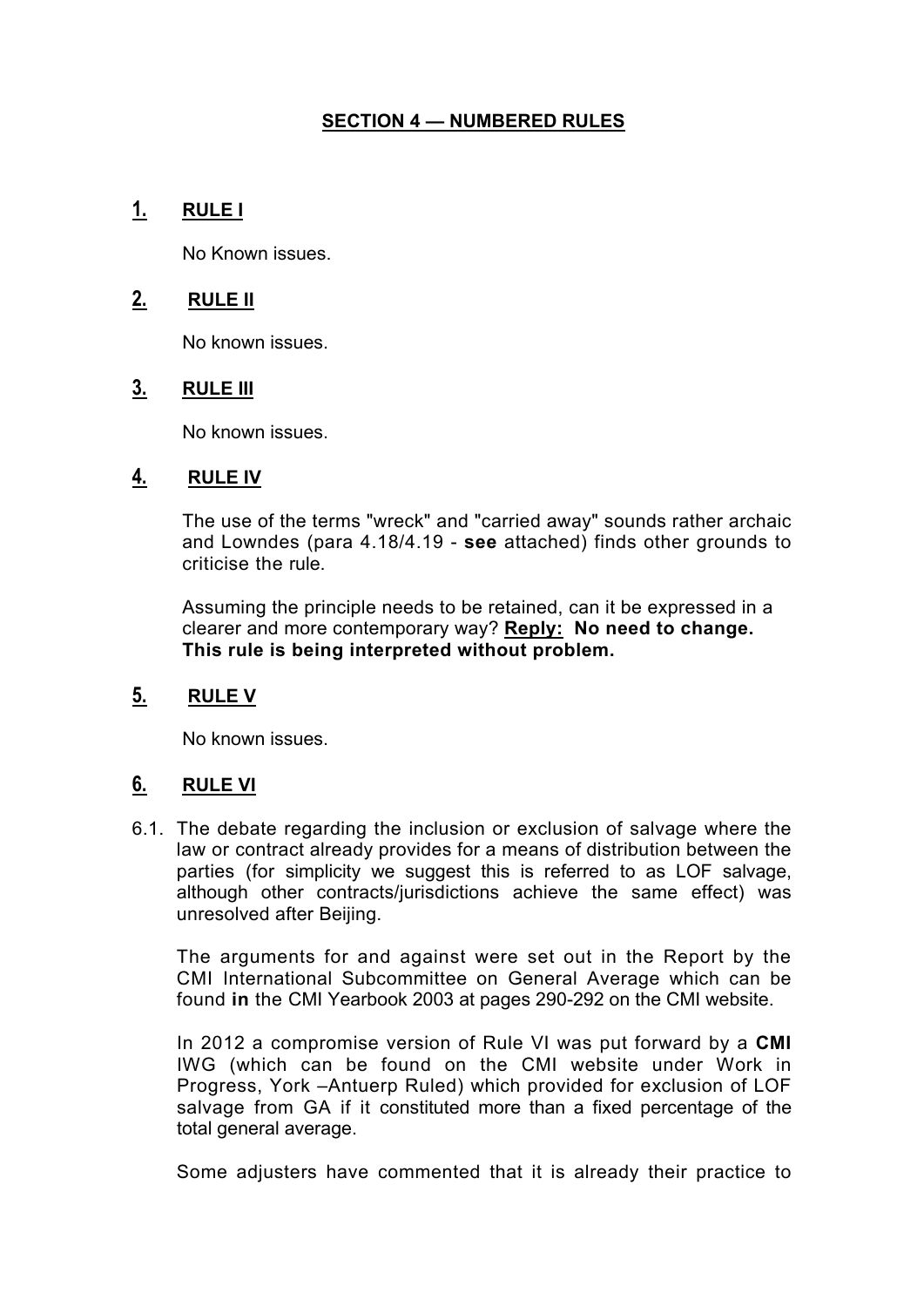approach the parties if it seems likely that the effect of re-apportioning salvage will be disproportionate to the time and cost involved.

Adjusters have also pointed out that if salvage payments are excluded from GA they still rank as an extra charge incurred in respect of the property subsequent to the GA act and therefore should be deducted from the Contributory Value (see Rule XVII). The saving in procedural cost of excluding salvage would therefore not necessarily be that significant.

Looking to 2016 the current options would appear to be:

- i) Retaining the 1994 position
- ii) Adopting the 2004 position
- iii) Adopting **a** compromise position as put forward by CMI in Beijing which would also involve deciding on the percentage figure.
- iv) Continuing as in (i) but encouraging adjusters' "ad hoc" approach wherever possible.
- v) Continuing as in (i) and (iv) but including **an** express provision obliging the adjuster to consider the possibility of not including salvage, perhaps linked to the Rule Paramount.

a) Which option(s) do you support? **Reply: (i), Retaining the 1994 position.**

b) Are there **other** options that should be considered? **Reply: No**

c) If options (ii) or (iii) are supported should an amendment to Rule XVII be made so that salvage payments are not deducted from contributory values when salvage is not allowed as GA? **Reply: Not applicable.**

- 6.2 At present Rule VI **makes** no reference to legal **and** other costs incidental to a salvage operation and subsequent award. Such costs are customarily allowed by adjusters under Rule C, as a direct consequence of the GA act of engaging salvors.
	- a) Should the allowance for legal and other costs be expressly recognised in Rule VI? **Reply: Yes**
	- b) Would it encourage co-operation amongst salved property interests and early negotiated settlements if legal costs were expressly excluded? **Reply: Not applicable**

# **7. RULE VII**

Should the word ''ashore" be replaced by "aground"? **Reply: No, in our opinion "ashore" includes aground and stranded.**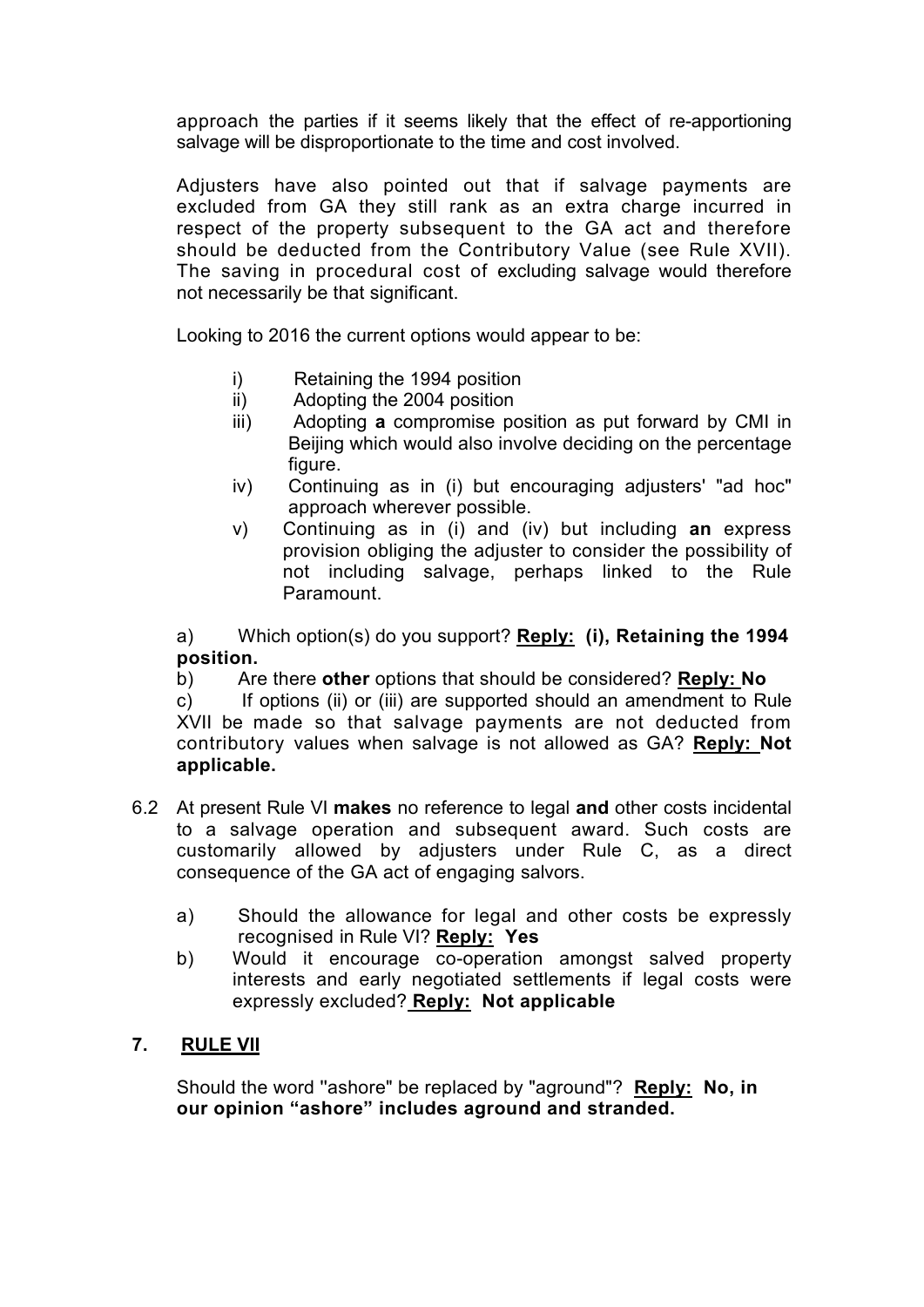### **8. RULE VIII**

- (a) Should the word "ashore" be replaced by "aground''? **Reply: No**
- (b) The word "reshipping" is capable of mis-interpretation; should it be replaced by "reloading"? **Reply: No**

# **9. RULE IX**

No known issues.

# **10. RULE X**

10.1 In the second paragraph of X (a) should the words in italics be inserted

" ............ Is necessarily removed to another port or place of refuge because repairs *necessary to complete the voyage* cannot be carried out at the first port of refuge."

in order to confirm the line taken in the *"Bijela"* [1992] 1 Lloyds Rep 636 (see Lowndes para 10.36 attached) **Reply: We agree that the words in italic should be inserted.**

10.2 With regard to X (b) should express wording be introduced to say that the cost of discharge is not GA if the voyage is frustrated or voluntarily terminated, or if repairs are not carried out from some reason? **Reply: Yes**

# **11. RULE XI**

- 11.1 Wages and maintenance of crew are allowed in GA while detained at a port of refuge for the common safety or to effect repairs necessary for the safe prosecution of the voyage, under the YARs 1994 (Xl(b)) but not in YARs 2004. Both sets of Rules allow wages during the deviation to a port of refuge, and some have suggested that no crew wages should be allowed in General Average at all. What should be the position under YARs 2016? **Reply: Position as per YARS 1994 should be maintained.**
- 11.2 In the "Trade *Green"* [2000] 2 Lloyds Rep 451, the judge decided that the term "port charges" relates only to the charges a vessel would ordinarily incur in entering a port, and went on to say:

*"l do not think that r..Xl (b) can be construed so as to cover all sumscharged by the port authority regardless of the circumstances; in my view it is much more limited in its scope. It is true that in the present case the services of the tugs and the charges for those services were imposed on the vessel by the port authority, but they were imposed in response to an unusual situation and were not imposed in the common interests of the ship and cargo. In these circumstances, I do not think that they can properly be regarded as port charges within the meaning*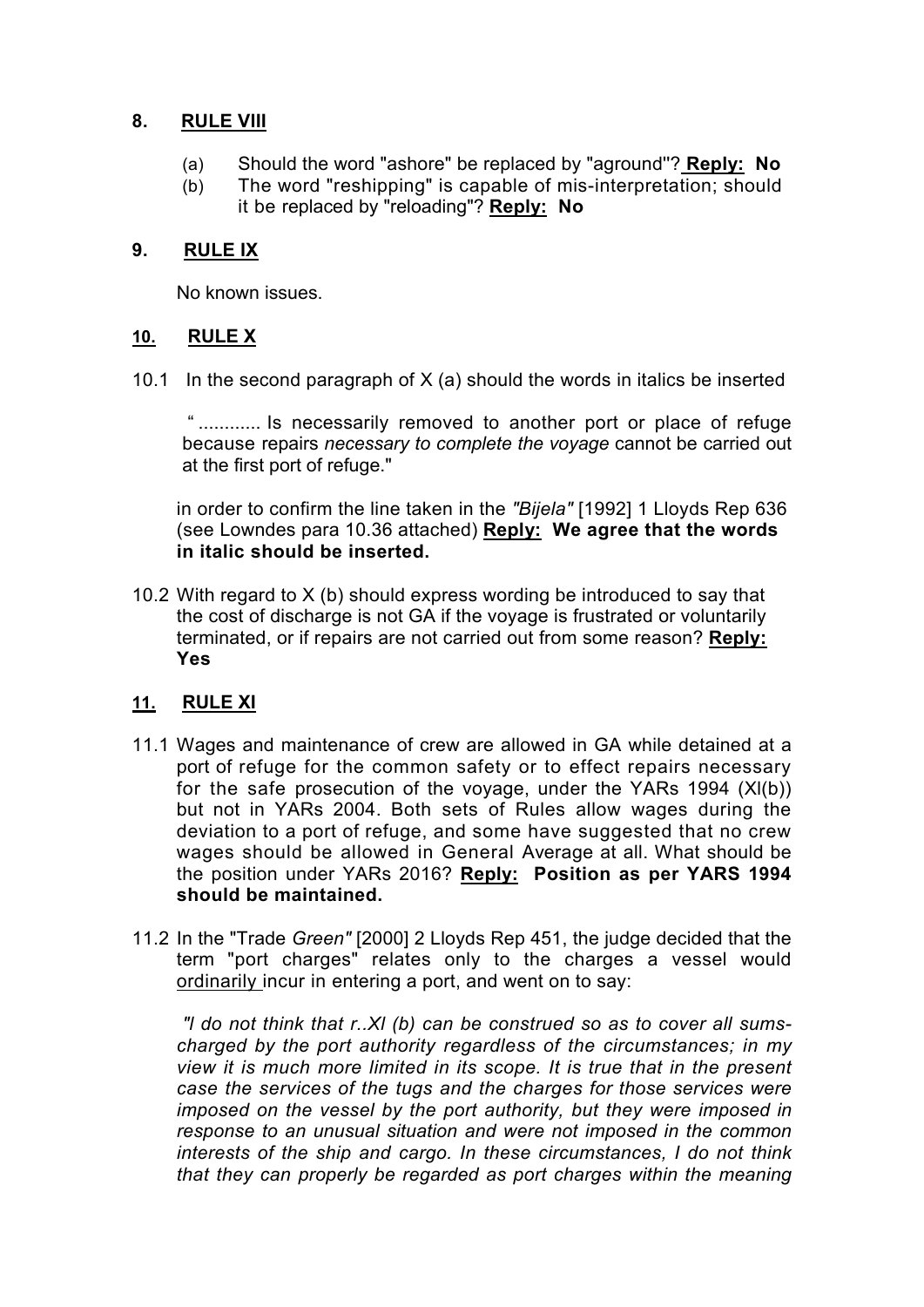*of r.Xl (b)."*

Most adjusters would regard this view as being against both principle and practice. For example, the cost of a standby tug if required by the port authority is commonly allowed as a port charge.

Does this point now need to be covered expressly by the Rules either by amendment to Rule XI or by inclusion of a definitions section (see Section 1-3 above)? **Reply: This point should be left for the discretion of the adjuster, therefore no need to be covered expressly by the rules.** 

11.3 With regard to the phrase *"until the ship shall or should have been made ready to proceed upon her voyage",* Lowndes (para 11.34-5 attached) refers to examples of delays caused by ice conditions or strikes.

Is express wording needed to deal with such contingencies and/or to clarify the situation when a delay arises from a second accident or the condition of cargo? **Reply: This also should be left to the discretion of the adjuster, no need to change the rules.** 

11.4 Rules X (b) and Xl (b) contain the proviso excluding allowances *'When damage is discovered at a port or place of loading or call without any accident or other extraordinary circumstances connected with such damage having taken place during the voyage."*

Does the wording of this proviso (added in 1974) fulfill its intended purpose? **Reply: Yes**

- 11.5 The introduction of Rule Xl(d) was the most significant feature of the 1994 Rules.
	- a) Is there any need to change the overall basis of the compromise between property/liability insurers reflected in the Xl(d)? **Reply: No**
	- b) Have you encountered any difficulties in the application or wording of Xl(d)? **Reply: No**
	- c) Do the words "actual escape or release" need to be qualified as in Rule C with the words "from the property involved in the common maritime adventure", or In any other way? **Reply: No**
	- d) Should sub-paragraph (iv) include reference to bunkers as well as cargo? **Reply: Yes**

# **12. RULE XII**

No known issues

#### **13. RULE XIII**

No known issues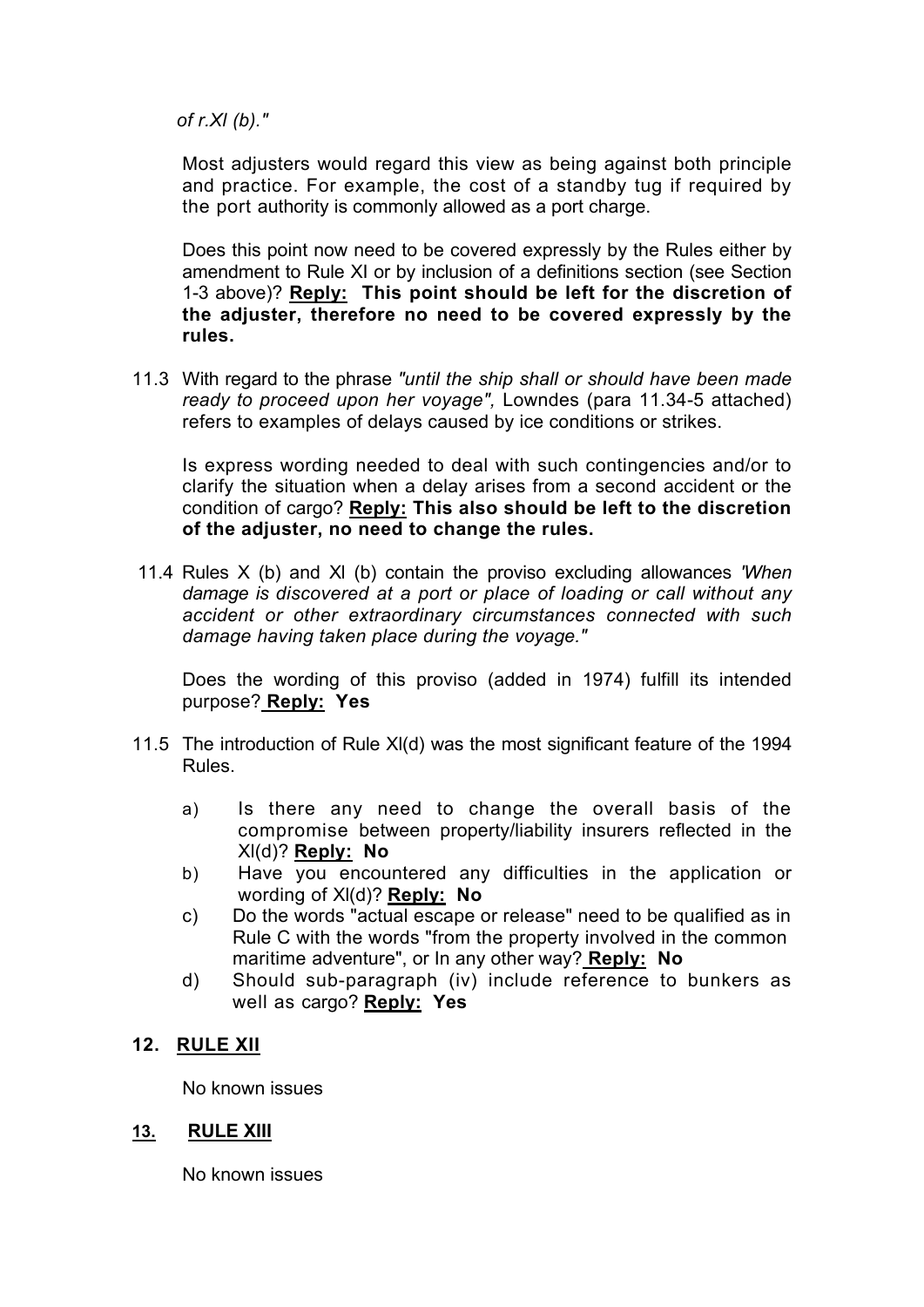# **14. RULE XIV**

14.1 The 1994 and 2004 Rules deal with temporary repairs for the common safety and for sacrificial damage in the same way. The 2004 Rules adopted a different approach which gives priority to Particular Average savings as illustrated by these figures:

US\$600,000

Estimated permanent repair cost at the port of refuge:

- a) US\$600 000 no allowance.
- b) US\$550 000 this is less than the combined actual costs so that US\$50 000 can be considered for allowance in General Average, subject as before to savings. On the basis of the figures used above, the US\$50 000 could be allowed in full, given savings of say US\$75 000 in port charges and other detention expenses.

Any reduction in General Average allowances under this wording would be met as part of the Particular Average claim, subject to the deductible and assuming the vessel to be insured.

Do you consider the 2004 version should be retained? **Reply: Yes**

14.2 The House of Lords judgment in the *"Bijela"* [1992] 1 Lloyds Rep 636 was handed down only shortly before the Sydney Conference on 1994.Have you encountered any practical difficulties regarding the application of Rule XIV, there having been no reported litigation since 1994? **Reply: No**

# **15. RULE XV**

No known issues.

#### **16. RULE XVI**

This Rule provides for cargo sacrifices to be determined "at the time of discharge". Modern transportation involves cargo being carried under one contract of carriage from the port of shipment by sea to a port of discharge and thence by road or rail to in inland destination for delivery to the consignee under a through Bill of Lading. The commercial invoice referred to in the Rule and Rule XVII will include the freight and insurance cost of the whole journey and will not normally be shown broken down between the different sea and land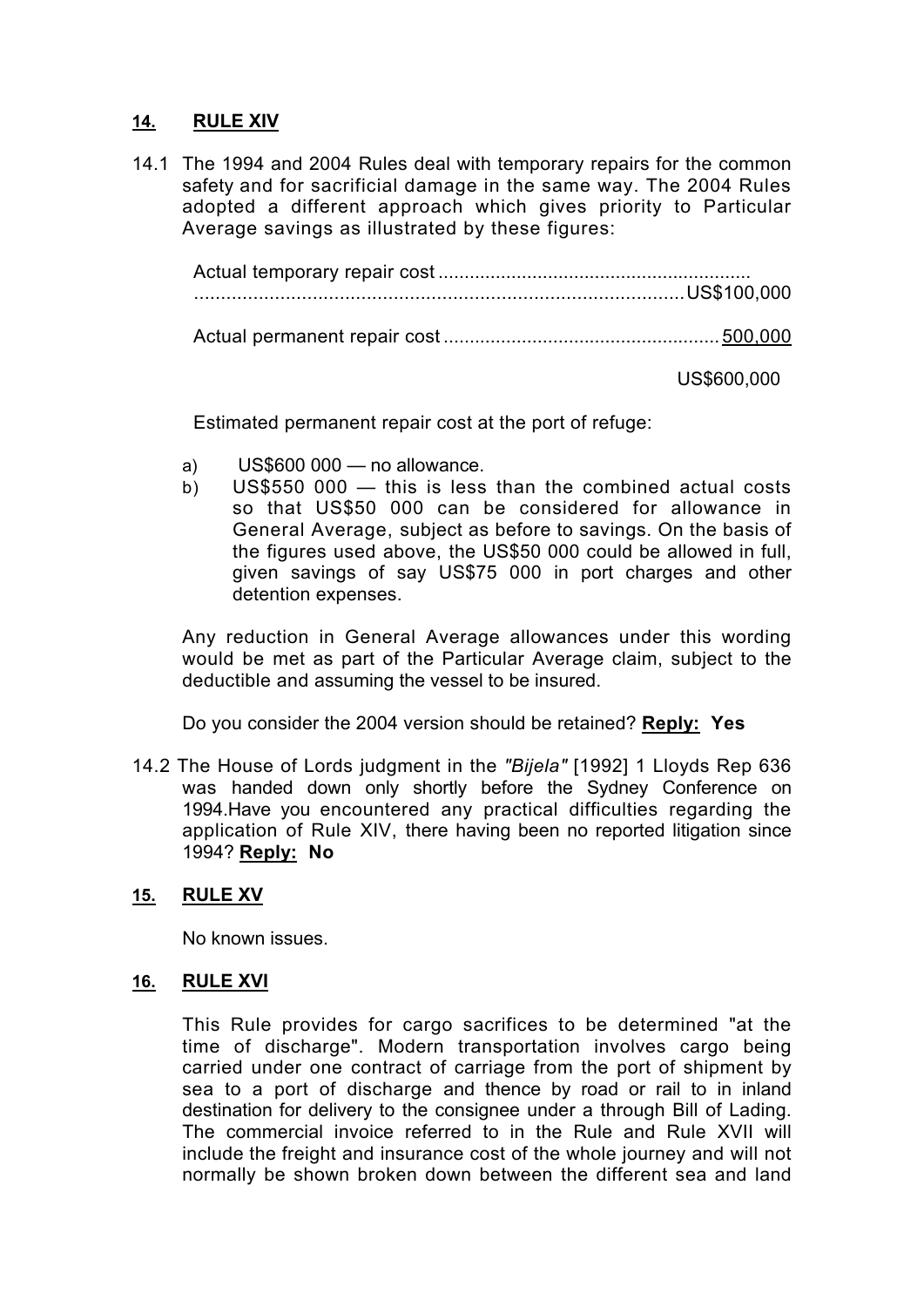transits. For practical reasons average adjusters have normally, since such multimodal transport became common, adopted CIF values at the time and place of delivery in terms of the invoice; this is frequently the inland destination. They acknowledge that this practice is not strictly in accordance with the wording of the Rules. The practical reasons for its adoption are the great difficulty and consequent cost of determining in these circumstances what the value "at that time of discharge" is.

Should the relevant wording be changed to *"at the time of delivery under the contract of carriage",* or should both phrases be included, allowing the adjuster to decide the most equitable basis?

(The point also arises with regard to the same wording found in Rule XVII.)

**Reply: Yes, phrases should be included, allowing the adjuster to decide the most equitable basis.**

# **17. RULE XVII**

17.1 Clause 15 of LOF 2011 LSSA Clauses expressly allows the Arbitrator to disregard low value cargo when "the cost of including such cargo in the process is likely to be disproportionate to its liability for salvage."

Adjusters have similarly excluded low value cargo when appropriate as a matter of good practice, but would it be useful to have an express sanction for doing so in the Rules? **Reply: The allowance to exclude low value cargo should be expressly authorized.** 

17.2 Claims for deductions from contributory values of cargo may be made because of loss of a seasonal market or (for example) losses caused by the need to purchase a replacement item for a time sensitive contract. Rules C refers to losses by delay but only in the context of making allowances, not the calculation of contributory values.

Is this an area where clarification is required? **Reply: Yes**

#### **18. RULE XVIII**

No known issues

#### **19. RULE XIX**

No known issues.

#### **20. RULE XX**

In the discussions at the Vancouver Conference (2004) it was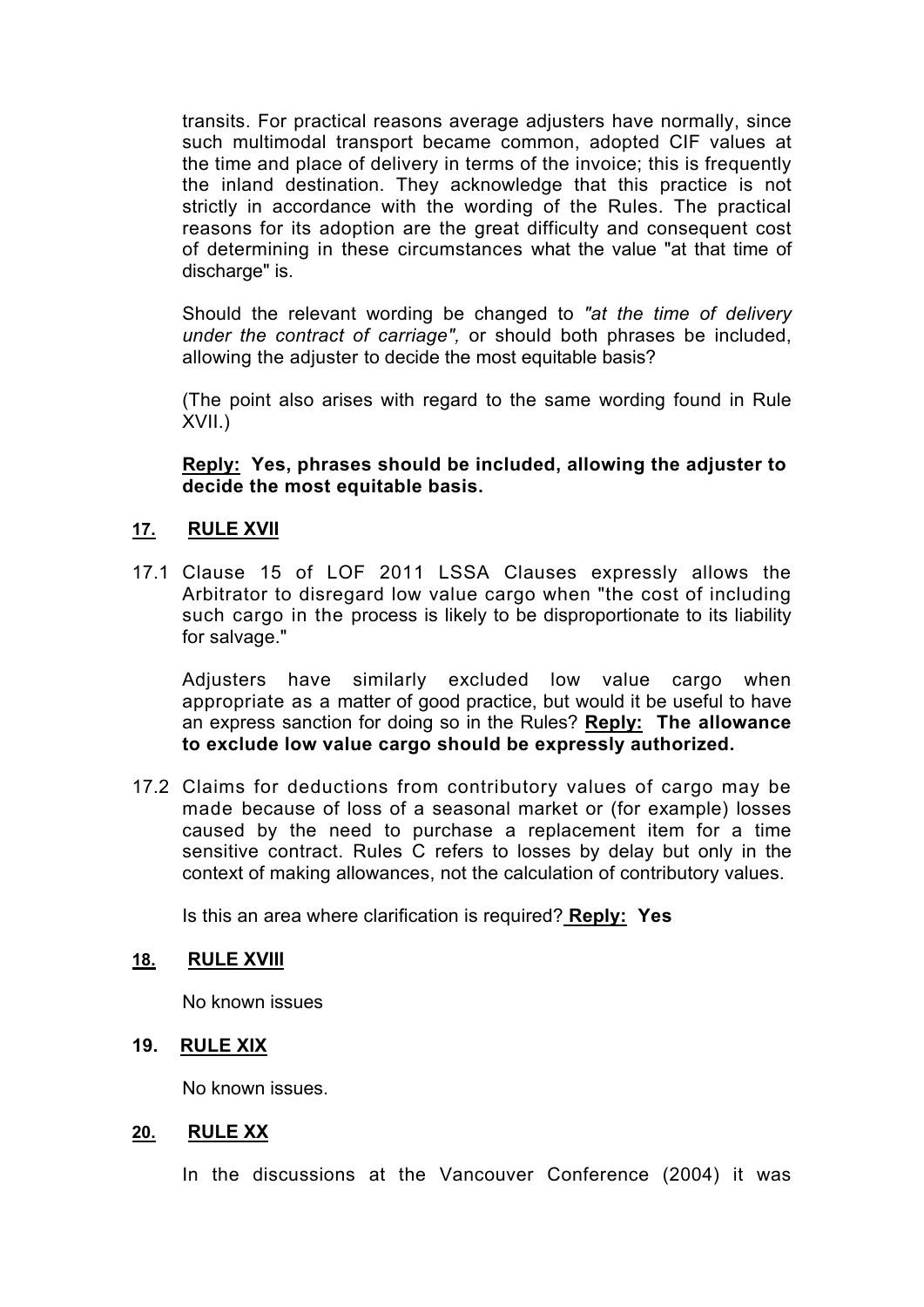argued strongly that payment of commission could no longer be justified under modern banking practices, and the 2004 Rules no longer provide for such allowances.

Do you consider that the 2004 position should be maintained in 2016? **Reply: Yes**

# **21. RULE XXI**

21.1 It appeared to be common ground at the Vancouver Conference that a fixed rate of interest was too inflexible over the life of a version of the YARs and that a variable rate, set annually by CMI, should be preferred.

Do you remain of this view? **Reply: The guidelines of the CMI should be maintained.** 

21.2 The Vancouver conference agreed guidelines for the CMI International Working Group responsible, essentially that the rate should be *"interest applicable to moneys lent by a first class commercial bank to a shipowner of good credit rating."* Since then the rates have been set out as follows:-

While agreeing with the principle of flexible rates, some shipowners have expressed concern that the rates adopted are unrealistic in the current climate when bank lending is extremely tight and sentiment is against the creditworthiness of the shipping industry, however reputable individual owners may be.

Do you have any proposals to assist with the setting of annual interest rates? **Reply: No, maintain the CMI rates.**